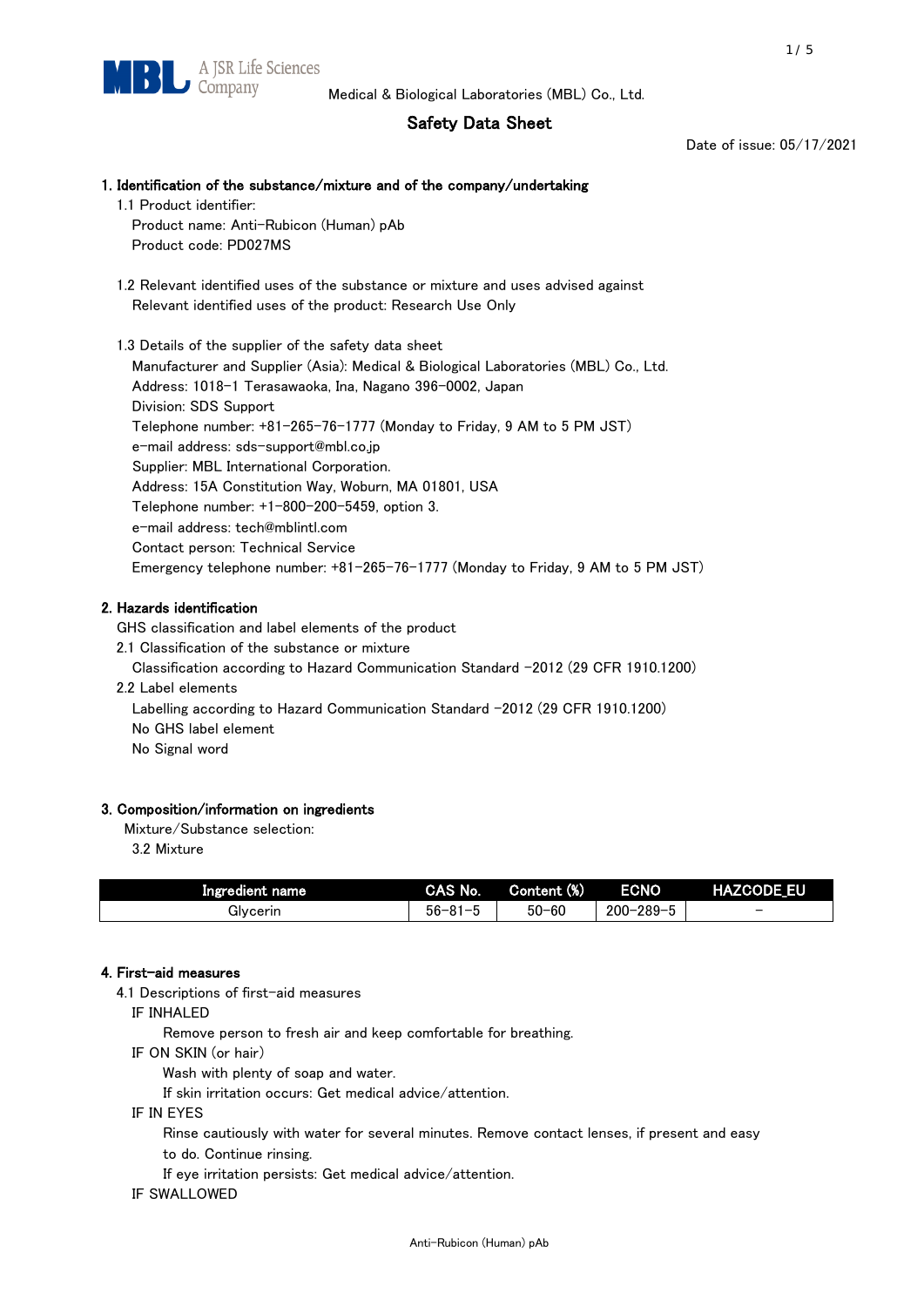Rinse mouth.

#### 5. Fire-fighting measures

#### 5.1 Extinguishing media

Suitable extinguishing media

- Use appropriate extinguishing media suitable for surrounding facilities.
- Unsuitable extinguishing media

Unsuitable extinguishing media data is not available.

5.2 Specific hazards arising from the substance or mixture

Specific hazards arising from the substance or mixture is not available.

5.3 Advice for firefighters

Specific fire-fighting measures

Evacuate non-essential personnel to safe area.

#### 6. Accidental release measures

 6.1 Personnel precautions, protective equipment and emergency procedures Wear proper protective equipment.

6.2 Environmental precautions

Prevent spills from entering sewers, watercourses or low areas.

6.3 Methods and materials for containment and cleaning up

 Absorb spill with inert material (dry sand, earth, et al), then place in a chemical waste container.

6.4 Reference to other sections

Refer to section 13

#### 7. Handling and storage

 7.1 Precautions for safe handling Preventive measures (Safety treatments) Avoid contact with skin. Avoid contact with eyes. Safety measures data is not available. Any incompatibilities data is not available. Advice on general occupational hygiene Do not get in eyes, on skin, or on clothing. Do not eat, drink or smoke when using this product. Wash hands thoroughly after handling. 7.2 Storage Conditions for safe storage Keep container tightly closed.

Keep cool. Protect from sunlight.

Container and packaging materials for safe handling data is not available.

7.3 Specific end use(s)

Research use only.

#### 8. Exposure controls/personal protection

 8.1 Control parameters Adopted value Adopted value in ACGIH is not available. OSHA-PEL (Glycerin)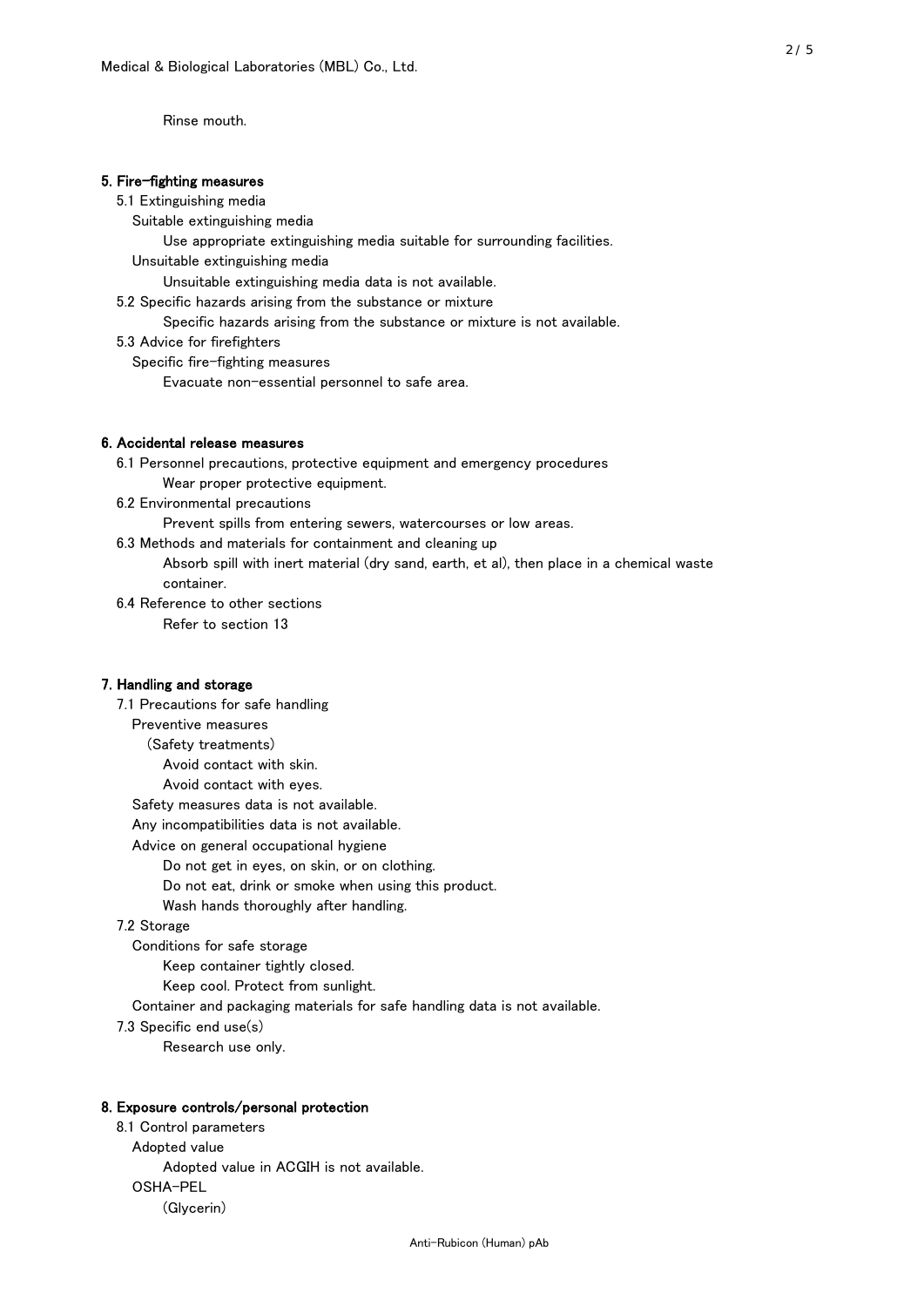TWA: 15mg/m3 (Total dust) TWA: 5mg/m3 (Respirable fraction) NIOSH-REL (Glycerin) See Appendix D 8.2 Exposure controls Appropriate engineering controls Do not use in areas without adequate ventilation. Washing facilities should be available. Individual protection measures Hand protection Wear protective gloves. Eye protection Wear eye/face protection. Skin and body protection Wear protective clothing.

### 9. Physical and Chemical Properties

 9.1 Information on basic physical and chemical properties Physical state: Liquid Color: Colorless Odor data is not available. Melting point/Freezing point data is not available. Boiling point or initial boiling point data is not available. Flammability (gases, liquids and solids) data is not available. Lower and upper explosion limit/flammability limit data is not available. Flash point data is not available. Auto-ignition temperature data is not available. Decomposition temperature data is not available. pH: Neutral Kinematic viscosity data is not available. Solubility: Water solubility: miscible Solubility in solvent data is not available. n-Octanol/water partition coefficient data is not available. Vapor pressure data is not available. Density and/or relative density data is not available. Oxidising properties data is not available. No Particle characteristics data is not available. 9.2 Other information Other information is not available. 10. Stability and Reactivity 10.1 Reactivity Reactivity data is not available. 10.2 Chemical stability Stable under normal storage/handling conditions. 10.3 Possibility of hazardous reactions Possibility of hazardous reactions data is not available.

10.4 Conditions to avoid

Conditions to avoid data is not available.

10.5 Incompatible materials

Incompatible materials data is not available.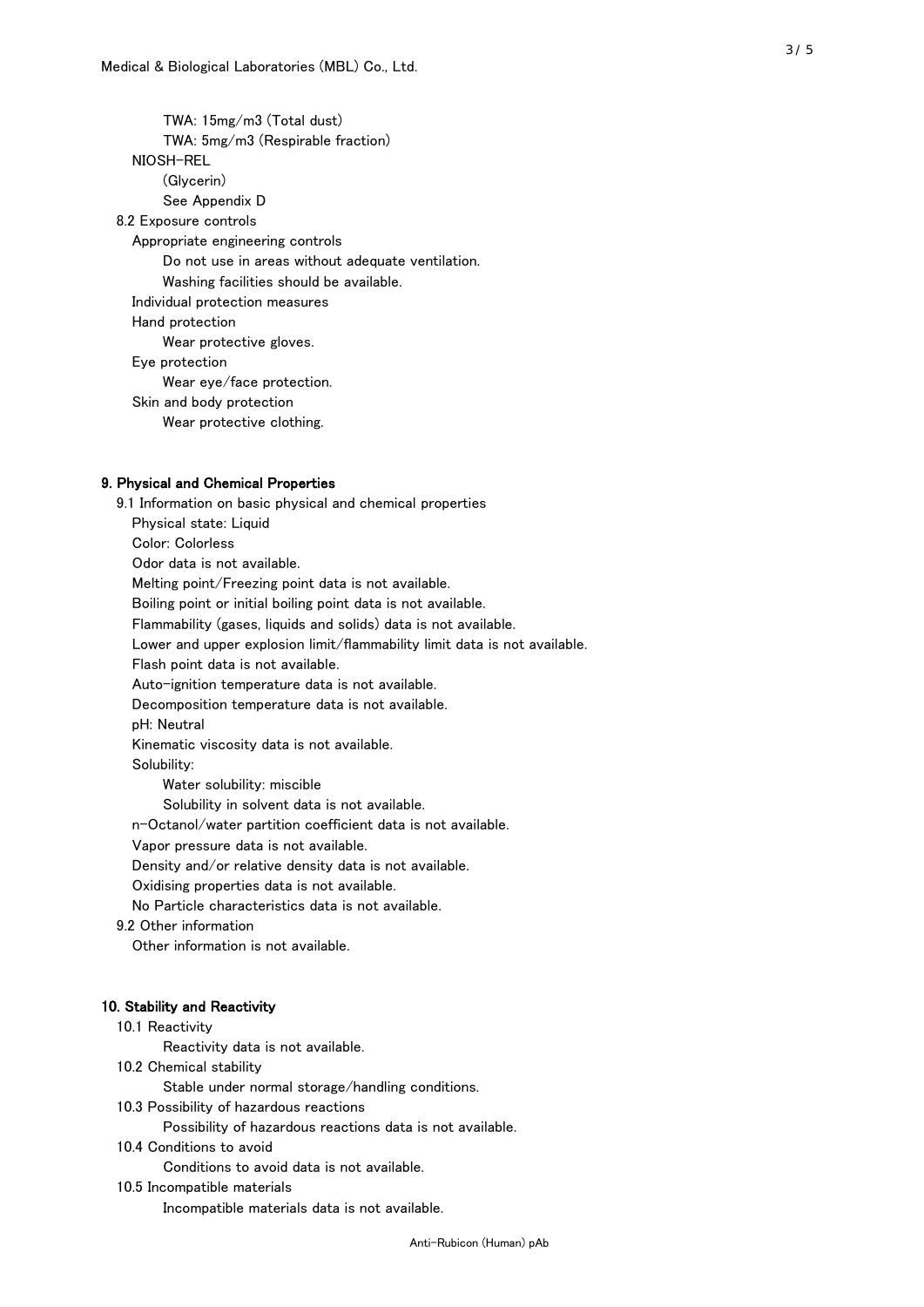10.6 Hazardous decomposition products Hazardous decomposition products data is not available.

### 11. Toxicological Information

 11.1 Information on toxicological effects Acute toxicity data is not available. Irritant properties Skin corrosion/irritation data is not available. Serious eye damage/irritation data is not available. Allergenic and sensitizing effects data is not available. Mutagenic effects data is not available. Carcinogenic effects data is not available. Teratogenic effects data is not available. Reproductive toxicity data is not available. STOT

STOT-single exposure data is not available.

STOT-repeated exposure data is not available.

Aspiration hazard data is not available.

#### 12. Ecological Information

12.1 Ecotoxicity

Ecotoxicity data is not available.

Water solubility

(Glycerin)

miscible (ICSC, 2006)

12.2 Persistence and degradability

Persistence and degradability data is not available.

12.3 Bioaccumulative potential

(Glycerin)

log Pow=-1.76 (ICSC, 2006)

12.4 Mobility in soil

Mobility in soil data is not available.

12.7 Other adverse effects

Ozone depleting chemical data is not available.

#### 13. Disposal considerations

 Description of waste residues and information on their safe handling and methods of disposal, including the disposal of any contaminated packaging

13.1 Waste treatment methods

Dispose of contents/container in accordance with local/national regulation.

Contaminated packing

Dispose of container after using the contents completely.

#### 14. Transport Information

 UN No., UN CLASS 14.1 UN No. or ID No.: Not applicable Not applicable to IMDG Code Not applicable to IATA Dangerous Goods Regulations

 14.5 Environmental hazards MARPOL Annex III - Prevention of pollution by harmful substances Marine pollutants (yes/no): no